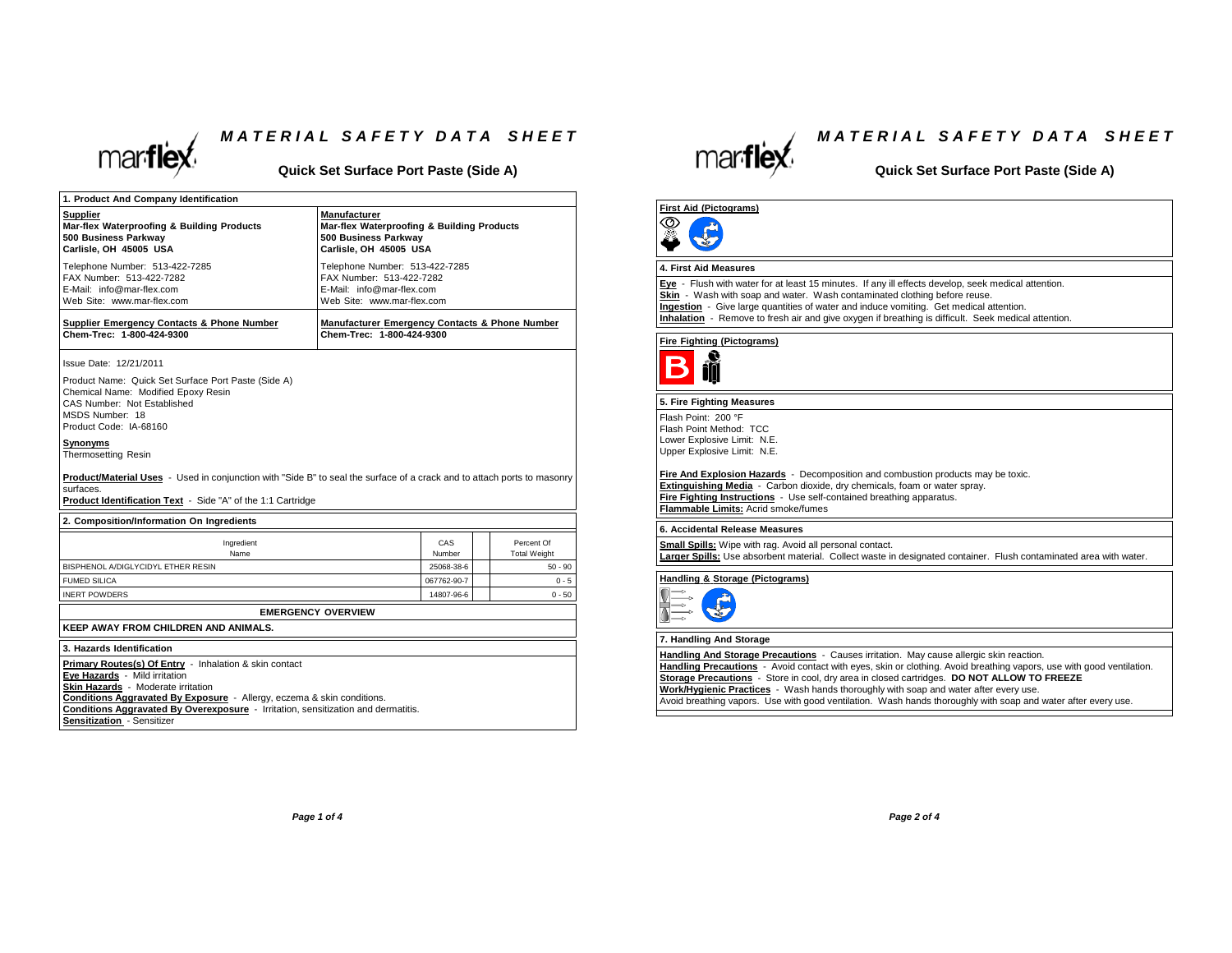## **MATERIAL SAFETY DATA SHEET** *A T E R I A L S A F E T Y D A T A S H E E T*

Quick Set Surface Port Paste (Side A) **Quick Set Surface Port Paste (Side A)**

> 7. Handling And Storage - Continued **7. Handling And Storage - Continued** Protective Clothing (Pictograms)



Exposure Controls/Personal Protection **8. Exposure Controls/Personal Protection**

<u>Engineering Controls - Ventilation</u> - Use good mechanical, ventilation and local exhaust.<br>E<mark>ve/Face Protection</mark> - Safety glasses. **Engineering Controls** - **Ventilation** - Use good mechanical, ventilation and local exhaust. <mark>Skin Protection</mark> → Rubber or polyethylene gloves. Use of barrier cream recommended.<br><u>Respiratory Protection</u> → Avoid breathing vapors, use adequate ventilation. **Skin Protection** - Rubber or polyethylene gloves. Use of barrier cream recommended. er/General Protection - Use disposable containers and paper on work area. **Respiratory Protection** - Avoid breathing vapors, use adequate ventilation. **Eye/Face Protection** - Safety glasses.

**Other/General Protection** - Use disposable containers and paper on work area. Use appropriate equipment to prevent eye or skin contact. Use appropriate equipment to prevent eye or skin contact. 퉝

9. Physical And Chemical Properties **9. Physical And Chemical Properties**

Percent Volatiles: NIL<br>Vapor Pressure: >1 TORR @ 180 degree C<br>Vapor Density: >1 (air = 1) Vapor Pressure: >1 TORR @ 180 degree C Evaporation Rate: <1 (butyl acetate = 1) Evaporation Rate: <1 (butyl acetate = 1) Specific Gravity: 1.32 (water=1) Specific Gravity: 1.32 (water=1) Vapor Density: >1 (air = 1) Chemical Type: Mixture Chemical Type: Mixture Boiling Point: >200 °C Physical State: Liquid Boiling Point: >200 °C Percent Volatiles: NIL Physical State: Liquid Solubility: Insoluble Solubility: Insoluble

10. Stability And Reactivity **10. Stability And Reactivity** Stability: Stable

Stability: Stable

Conditions To Avoid (Stability) - Elevated temperatures. **Conditions To Avoid (Stability)** - Elevated temperatures.

Incompatible Materials - Strong oxidizers, strong acids or bases in bulk.<br>Hazardous Decomposition Products - Carbon monoxide, carbon dioxide, aldehydes and other organics. **Hazardous Decomposition Products** - Carbon monoxide, carbon dioxide, aldehydes and other organics. **Incompatible Materials** - Strong oxidizers, strong acids or bases in bulk.

Eye Effects - (Rabbits) Mild Irritation. **Eye Effects** - (Rabbits) Mild Irritation. 11. Toxicological Information **11. Toxicological Information**

**Skin Effects** - (Rabbits) Moderate irritation.

<mark>Skin Effects</mark> - `(Rabbits) Moderate irritation.<br><u>Acute Oral Effects</u> - <u>Oral LDC:</u> (Rabbit) -4000 mg/kg<br><u>Chronic/Carcinogenicity</u> - None of the components of this material are listed as carcinogens by NTP, IARC or OSHA.<br> **Chronic/Carcinogenicity** - None of the components of this material are listed as carcinogens by NTP, IARC or OSHA. LD SOs provided are the lowest values for the type of bisphenol A diglycidal ether resins used. **Acute Oral Effects** - **Oral LDO:** (Rabbit) >4000 mg/kg

12. Ecological Information **12. Ecological Information**

Dispose in accordance with Federal, State and Local regulations. Dispose in accordance with Federal, State and Local regulations. 13. Disposal Considerations **13. Disposal Considerations** 14. Transport Information **14. Transport Information** No Data Available... No Data Available..

Proper Shipping Name - Caulking Compound **Proper Shipping Name** - Caulking Compound *Page 3 of 4*



**MATERIAL SAFETY DATA SHEET**<br>Manitlex *A T E R I A L S A F E T Y D A T A S H E E T* Quick Set Surface Port Paste (Side A)

**Quick Set Surface Port Paste (Side A)**

| 14. Transport Information - Continued                            |                                                                                                                                                                                                                                                                                                                                                                                                                                                                                                                                                                                                                   |
|------------------------------------------------------------------|-------------------------------------------------------------------------------------------------------------------------------------------------------------------------------------------------------------------------------------------------------------------------------------------------------------------------------------------------------------------------------------------------------------------------------------------------------------------------------------------------------------------------------------------------------------------------------------------------------------------|
| Caulking Compound. NOI.In Boxes (I-149610)<br>DOT Shipping Label |                                                                                                                                                                                                                                                                                                                                                                                                                                                                                                                                                                                                                   |
| Freight Class<br>55                                              |                                                                                                                                                                                                                                                                                                                                                                                                                                                                                                                                                                                                                   |
| 15. Regulatory Information                                       |                                                                                                                                                                                                                                                                                                                                                                                                                                                                                                                                                                                                                   |
| statement:                                                       | our products as ingredients, some listed chemicals may be present in the raw materials as received from suppliers and<br>products may conceivably contain trace contaminants of some of the listed chemicals. While not necessarily added to<br>over which we have no control. Therefore, even though some of the listed substances may not represent a significant<br>State Regulations - In order to comply with California Proposition 65, we feel obligated to advise that some of our<br>risk as defined by the regulations, in order to comply with California law, we feel obligated to make the following |
| carcinogens or reproductive toxicants.                           | Warning: Our products may contain trace amounts of some chemicals considered by the State of California to be                                                                                                                                                                                                                                                                                                                                                                                                                                                                                                     |
| <b>SIMH</b><br>Ne∃A                                              |                                                                                                                                                                                                                                                                                                                                                                                                                                                                                                                                                                                                                   |
| <b>HEALTH</b><br>$\overline{\mathbf{c}}$                         | $\bullet$<br>PERSONAL PROTECTION<br>FLAMMABILITY<br><b>REACTIVITY</b>                                                                                                                                                                                                                                                                                                                                                                                                                                                                                                                                             |
| 16. Other Information                                            |                                                                                                                                                                                                                                                                                                                                                                                                                                                                                                                                                                                                                   |
|                                                                  | <u>Revision/Preparer_Information</u><br>This MSDS Supercedes A Previous MSDS Dated: 07/20/2001                                                                                                                                                                                                                                                                                                                                                                                                                                                                                                                    |
| understood before using this product.                            | This MSDS complies with 29 CFR 1910.1200 (Hazard Communication Standard). This MSDS should be read and                                                                                                                                                                                                                                                                                                                                                                                                                                                                                                            |
| Disclaimer                                                       |                                                                                                                                                                                                                                                                                                                                                                                                                                                                                                                                                                                                                   |
| composition and hazards of the product.                          | available at this time. Addition of reducers or other additives to these products may substantially alter the<br>The above information pertains to this product as currently formulated and is based on the information                                                                                                                                                                                                                                                                                                                                                                                           |
| for their particular purposes(s).                                | consequences of its use. Each individual should make a determination as to the suitability of the information<br>Mar-flex Waterproofing & Building Products makes no warranties, express or implied and assumes no<br>responsibility regarding the suitability of this information for the user's intended purposes or for the                                                                                                                                                                                                                                                                                    |
| Mar-flex Building Solutions                                      |                                                                                                                                                                                                                                                                                                                                                                                                                                                                                                                                                                                                                   |
| nimed Using MSDS Generator <sup>no</sup> 2000                    |                                                                                                                                                                                                                                                                                                                                                                                                                                                                                                                                                                                                                   |

*Page 4 of 4*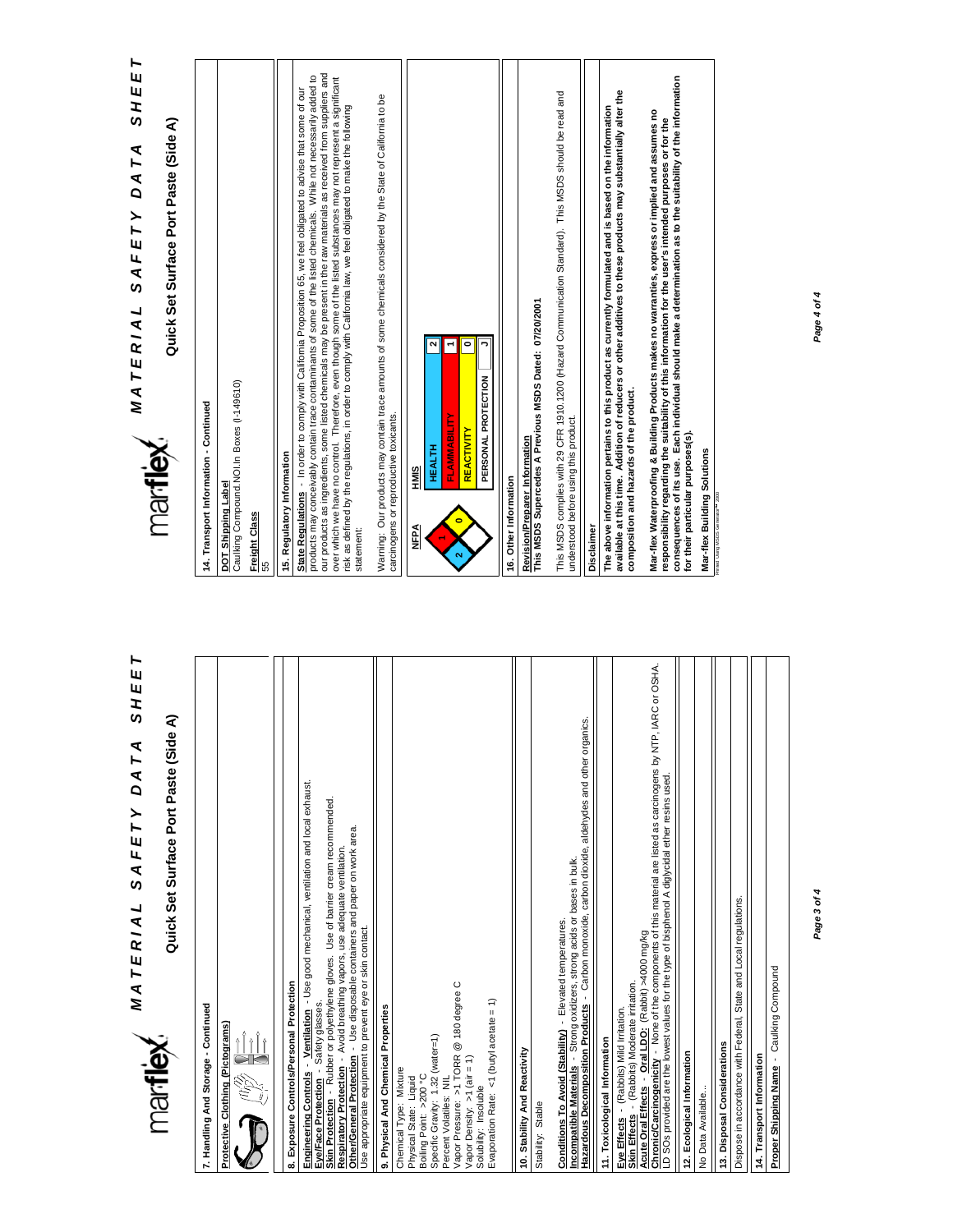

# *MATERIAL* SAFETY DATA SHEET<br>Martlex *A T E R I A L S A F E T Y D A T A S H E E T*

Quick Set Surface Port Paste (Side B) **Quick Set Surface Port Paste (Side B)**



| J                     |                       |   |
|-----------------------|-----------------------|---|
|                       |                       |   |
|                       | 4. First Aid Measures |   |
| $ \ddot{\mathbf{x}} $ |                       | Ì |

**Eye** - Flush with water for at least 15 minutes. Seek medical attention.

<u>Eve</u> - Flush with water for at least 15 minutes. Seek medical attention.<br><u>Skin</u> - Immediately deluge skin with plemty of water. Remove contaminated clothing and shoes.<br><u>Ingestion</u> - If victim is conscious, give large quan **Ingestion** - If victim is conscious, give large quantities of water and induce vomiting. Seek medical attention. **Skin** - Immediately deluge skin with plenty of water. Remove contaminated clothing and shoes. **Inhalation** - Remove to fresh air if breathing is difficult. Seek medical attention.

| U<br>param |  |
|------------|--|
| è<br>Ξ     |  |
|            |  |

| 5. Fire Fighting Measures | Flash Point Method: PMCC<br>Lower Explosive Limit: NE<br>Upper Explosive Limit: NE<br>Flash Point: 185 °F | Fire Fighting Instructions - Avoid breathing smoke. Use self-contained breathing apparatus.<br>Extinguishing Media - Use CO2 (Carbon Dioxide), dry chemicals, or foam. | 6. Accidental Release Measures | Larger Spills: Use absorbent material. Collect waste in designated container. Flush contaminated area with water.<br>Small Spills: Wipe with rag. Avoid all personal contact. | Handling & Storage (Pictograms) |
|---------------------------|-----------------------------------------------------------------------------------------------------------|------------------------------------------------------------------------------------------------------------------------------------------------------------------------|--------------------------------|-------------------------------------------------------------------------------------------------------------------------------------------------------------------------------|---------------------------------|
|                           |                                                                                                           |                                                                                                                                                                        |                                |                                                                                                                                                                               |                                 |



7. Handling And Storage **7. Handling And Storage**

<u>Handling And Storage Precautions</u> - Causes irritation. May cause allergic skin reaction.<br>Handling Precautions - Keep containers tightly closed when not in use. Avoid breathing vapors of heated material.<br>ALLOW TO FREEZDE **Storage Precautions** - Store away from heat and open flame. Store in cool, dry area in closed cartridges. **DO NOT Handling Precautions** - Keep containers tightly closed when not in use. Avoid breathing vapors of heated material. **Handling And Storage Precautions** - Causes irritation. May cause allergic skin reaction.

Work/Hygienic Practices - Wash hands thoroughly with soap and water after handling. **Work/Hygienic Practices** - Wash hands thoroughly with soap and water after handling. **ALLOW TO FREEZE**